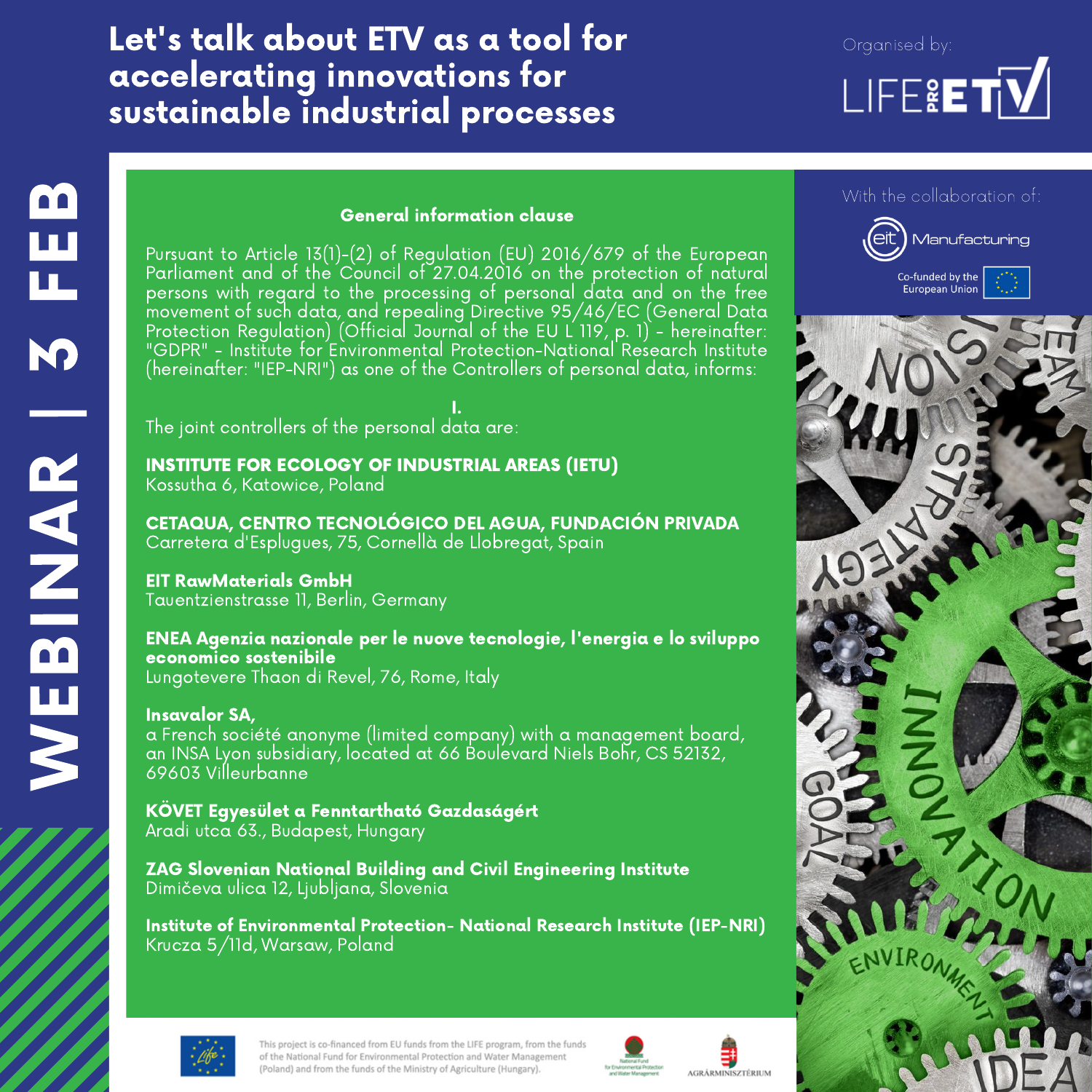## Let's talk about ETV as a tool for accelerating innovations for sustainable industrial processes



#### With the collaboration of:





II. Contact to the Inspector for Data Protection (hereinafter: "DPO") at IEP-NRI: iodo@ios.edu.pl.

Contact to the other DPOs can be found on the websites of the abovementioned co-administrators.

III.

Providing the data is voluntary but necessary to participate in the webinar Let's talk about ETV as a tool for accelerating innovations for sustainable industrial processes organised within the LIFEproETV project i.e. Promotion and implementation of ETV as a voluntary EU programme to verify the performance of environmental technologies, co-financed by EU funds under the LIFE programme (grant number LIFE 19 GIE/PL/000784) and by national funds of the National Fund for Environmental Protection and Water Management and the Ministry of Agriculture of Hungary.

#### IV.

Personal data may be accessed by the following data recipients: the cocontrollers indicated above, companies providing steamship services for the event (Clickmeeting sp z o.o.), the National Fund for Environmental Protection and Water Management as a co-financer of the project, Ministry of Climate and Environment, the European Commission (as part of control activities).

#### V.

The categories of personal data processed are: ordinary data provided at the time of registration for the event: such as name, surname, e-mail address, name of the company or institution, country, scope of competence of the participant. EN S

#### VI.

The controller informs that they do not intend to transfer your personal data to a third country: or to an international organisation.

#### VII.

Personal data will be stored for the period necessary for the implementation of the project and to maintain the sustainability period resulting from the grant agreement.



E

m

**In the Common** 

N

**R** 

|

M

F

E

**BO** 

 $\blacktriangleleft$   $\blacksquare$ 

This project is co-financed from EU funds from the LIFE program, from the funds of the National Fund for Environmental Protection and Water Management (Poland) and from the funds of the Ministry of Agriculture (Hungary).